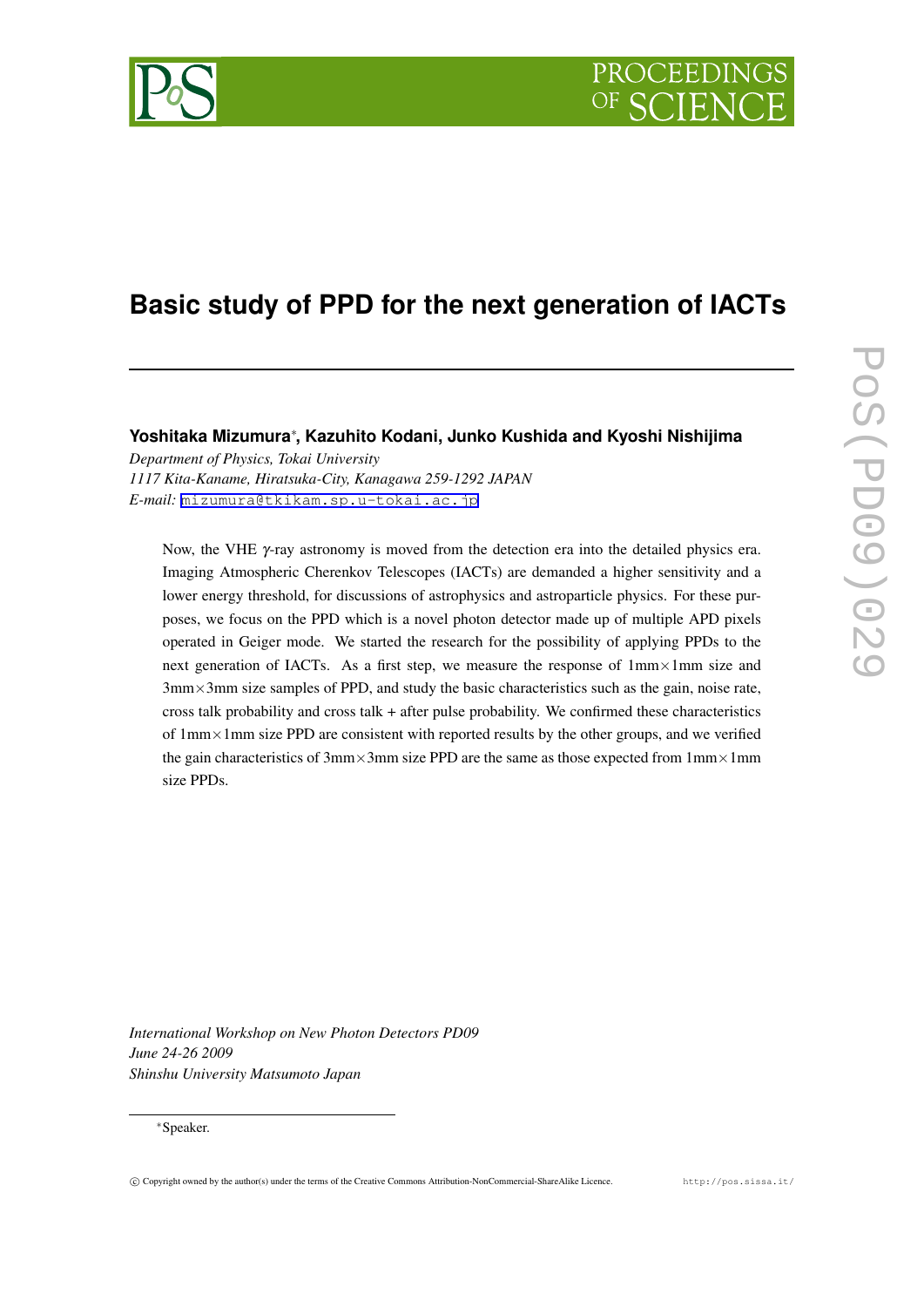## 1. Introduction

Now, the number of discovered VHE γ-ray objects exceeds 80, which means the VHE γray astronomy is moved from the detection era into the detailed physics era. Imaging Atmospheric Cherenkov Telescopes (IACTs) are demanded a higher sensitivity and a lower energy threshold, for discussions of astrophysics and astroparticle physics[[1](#page-5-0)][[2](#page-5-0)]. For existing IACTs, the photomultiplier tube (PMT) is used most commonly as a photon detector. However, PMTs require high operation voltage and have low quantum efficiency.

The PPD is a photon detector consisting of multiple Geiger mode APD pixels. It has a signal output, and when it detects photons, the signal from the PPD is proportional to the number of hit APD pixels. The most remarkable features of the PPD are fine photon-counting capability and higher photodetection efficiency. However, its size is too small for the astroparticle experiments, and there are problems that the dark counts, the optical cross talk, and the after pulses. Furthermore, the gain is very sensitive to the operating conditions such as bias voltage and temperature. These disadvantages should be improved for future astroparticle experiments.

The Multi-Pixel Photon Counter (MPPC) is one of such PPDs manufactured by Hamamatsu Photonics K.K. in Japan [\[3\]\[4\]](#page-5-0). Here we studied the basic properties of the 1mm*×*1mm and 3mm*×*3mm size MPPCs. The geometries of the tested MPPCs are summarized in Table 1. The results of our measurements are presented in this paper.

| Serial ID | Type                        | Photosensitive area Number of pixels Pixel pitch $[\mu m]$ |      |     |
|-----------|-----------------------------|------------------------------------------------------------|------|-----|
| 602       | S <sub>10362</sub> -11-050C | $1mm \times 1mm$                                           | 400  | 50  |
| 441       | $S10362 - 11 - 100C$        | $1mm \times 1mm$                                           | 100  | 100 |
| 455       | S10362-33-050C              | $3mm \times 3mm$                                           | 3600 | 50  |
| 464       | S10362-33-100C              | $3mm \times 3mm$                                           | 900  | 100 |

Table 1: Specifications of measured MPPCs

## 2. Measurement setup

The measurements discussed here are gain and noise rate which depend on bias voltage and temperature. The MPPC is set in the light-tight constant-temperature unit where the temperature is controlled with accuracy of *±*1 *◦*C between *−*10*◦*C and 25*◦*C. Bias voltage is controlled by a stabilized power supply with an accuracy of  $\pm 0.1V$  around 70V. When we get the ADC spectrum for measurement of the gain of the MPPC, it is illuminated with blue LED light controlled by a pulse mode function generator. The pulse duration per pulse is 8ns and the repetition frequency is 3kHz. The MPPC signal is amplified for *∼* 100 times using an amplifier, and is digitized by a CAMAC ADC. The synchronized signal from the function generator is used to generate the trigger of ADC, and the gate width is set between 80ns and 180ns depending on the number of pixels. When we measure the dark count rate, a self-trigger signal is used.

## 3. Results of Gain measurements

Fig. [1](#page-2-0) shows an example of ADC counts distribution of dark current with a tiny LED illumination. The first peak is pedestal, and the following peaks indicate the number of hit cells during gate width, which correspond to the number of photons as long as it is significantly smaller than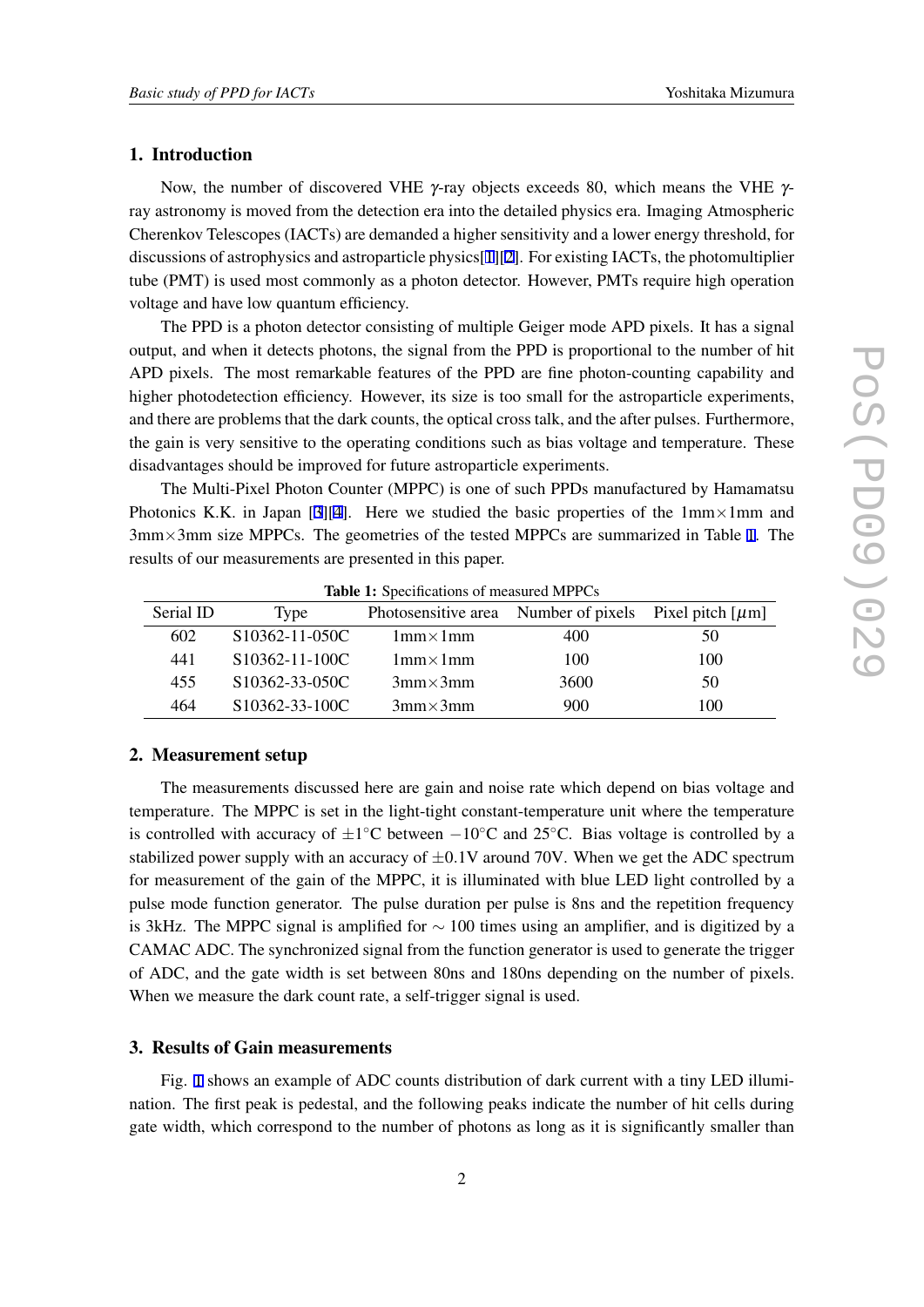<span id="page-2-0"></span>the number of cells. The ADC spectrum is fitted by a multi-Gaussian function to find positions of peaks and to use the following analyses.

The distance between the pedestal peak and the first peak corresponds to the gain of MPPC. Then, the MPPC gain *GMPPC* can be expressed as

$$
G_{MPPC} = \frac{ADC_{dis} \times Conv}{e \times G_{amp}} \tag{3.1}
$$

where *ADCdis* is the average distance between adjacent peaks,  $Conv = 0.244$  pC/count is a conversion factor from ADC counts to charge,  $G_{amp} \simeq 93.2$  is the amplifier gain, and *e* is the electron charge. The determined gain for Serial ID =  $602$  is plotted in Fig. 2 as a function of the bias voltage *Vbias*, where each fitted line corresponds to a given value of temperature.



Figure 1: ADC spectrum of the 1mm*×*1mm size MPPC (S10362-11-050C) with 10*◦*C and 69.5V triggered by pulsed light that fitted by multi-Gaussian convolved function. In this case, ten gaussians were used in the fitting.

The breakdown voltage *Vbreak* is determined by extrapolating the fitted line in Fig. 2 to the gain equal to zero. Fig. 3 shows the breakdown voltage *Vbreak* which linearly increase as the temperature becomes higher. The slope is  $(5.4 \sim 6.0) \times 10^{-2} \text{V}^{\circ}\text{C}^{-1}$ .

 $\Sigma^{70}$ 

wn Voltage

69.

69.0



Figure 2: Bias voltage characteristic of gain of S10362-11-050C with temperature from *−*10*◦*C to 25*◦*C.

Breakdoy 68.5 68.0  $67.5$  $1\times1$  mm <sup>'</sup> MPPC (50μm)  $= 67.70 + 5.50e$ 67.0  $1\times1$  mm<sup>2</sup> MPPC (100um  $= 67.57 + 5.43e-0.2$ 66.  $\frac{1}{20}$ Temperature [°C]

 $3\times3$  mm<sup>2</sup> MPPC (50 $\mu$ m)<br>V<sub>break</sub> = 68.43 + 5.97e-02

3×3 mm<sup>2</sup> MPPC (100μm)

 $-6815+5$ 

Figure 3: Temperature characteristics of breakdown voltage of four MPPCs.

From Fig. 2 and 3, the gain can be plotted as a function of over voltage  $\Delta V = V_{bias} - V_{break}(T)$ . The results including the other samples show that the over voltage dependence of the gain is linear,

| <b>Rapid 2.</b> Oain stopes of over voltage enaracteristics and cent capacitances |                                 |                  |                                                     |  |
|-----------------------------------------------------------------------------------|---------------------------------|------------------|-----------------------------------------------------|--|
|                                                                                   | Serial ID Gain slope $[V^{-1}]$ |                  | Cell capacitance $[fC]$ Terminal capacitance $[pC]$ |  |
| 602                                                                               | $5.97 \times 10^{5}$            | $95.5 \pm 0.04$  | $38.2 \pm 0.02$                                     |  |
| 441                                                                               | $2.53 \times 10^{6}$            | $405.3 \pm 0.15$ | $40.5 \pm 0.02$                                     |  |
| 455                                                                               | $5.57 \times 10^{5}$            | $89.1 \pm 0.08$  | $320.7 \pm 0.30$                                    |  |
| 464                                                                               | $2.26 \times 10^6$              | $365.4 \pm 0.48$ | $328.9 \pm 0.43$                                    |  |

Table 2: Gain slopes of over voltage characteristics and cell capacitances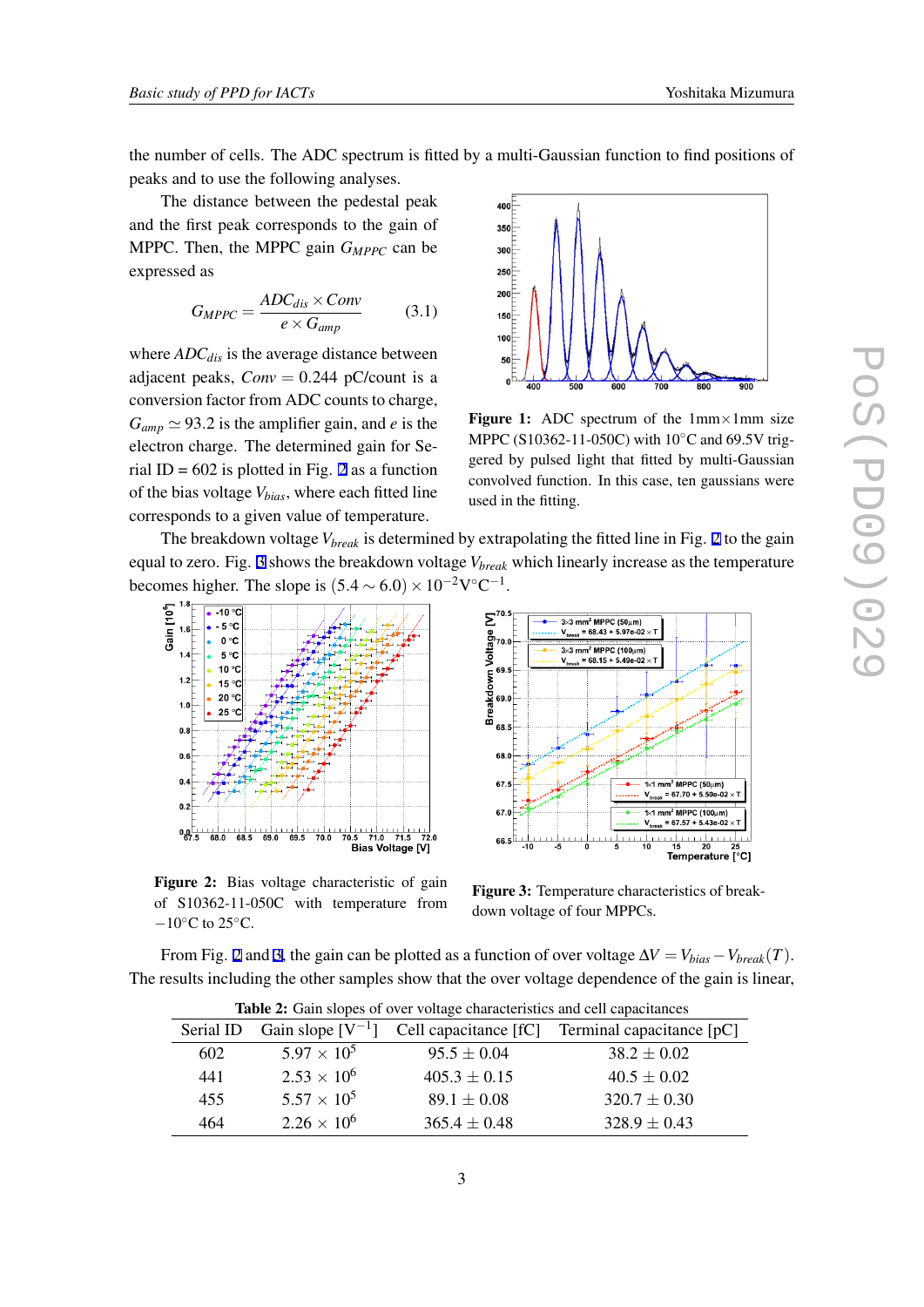and does not depend on the temperature. It depends on the pixel size, which corresponds to the capacitance of each pixel, because the gain is proportional to the capacitance,  $G_{MPPC} = C_{pix} \Delta V$ , where  $C_{pix}$  is a pixel capacitance. The slopes and capacitances are summarized in Table [2](#page-2-0).

For a given bias voltage, the gain linearly decreases with the temperature. The examples are shown in Fig. 4. The temperature coefficients of gain of 1mm×1mm size MPPC are  $-3.21 \times 10^4 [°C^{-1}]$ for 50 $\mu$ m pitch and  $-1.33 \times 10^5$ [ $\degree$ C<sup>-1</sup>] for 100 $\mu$ m pitch, and the same coefficients of 3mm*×*3mm size are  $-3.13 \times 10^4 [°C^{-1}]$ ,  $-1.26 \times 10^5 [°C^{-1}]$ , respectively. This means, in 10<sup>6</sup> gain operation, 3*◦*C variation affects to the gain by *∼*10% and *∼*40% for  $50\mu$ m and  $100\mu$ m pitch devices, respectively.

#### 4. Results of Noise measurements

Dark count rates as a function of over voltage, which are taken at four fixed temperature of *−*5 *◦*C, 5 *◦*C, 15*◦*C and 25*◦*C, for two levels of threshold, are



Figure 4: Temperature characteristics of gain with fixed bias voltage.

shown in Fig. 5 and 6, for the 1mm*×*1mm and the 3mm*×*3mm size samples, respectively. From these figures, we can see that the dark count rate increases at higher over voltage which corresponds to higher gain.



Figure 5: Over voltage characteristics of noise rate of S10362-11-050C with 0.5p.e. threshold level and 1.5p.e. threshold level, respectively.



Figure 6: Over voltage characteristics of noise rate of S10362-33-050C with two levels of threshold, but here including the pile up effect.

Assuming the dark noise corresponding to the 2-pixel or more hits are dominantly produced by the cross talk effect, the ratio of dark count rates above 1.5 p.e. threshold and above 0.5 p.e. threshold gives an estimate of the cross talk probability. Fig. [7](#page-4-0) shows the cross talk probability as a function of over voltage for two kinds of samples of  $1mm^2$  size MPPCs (green;100 $\mu$ m pitch, red;50µm pitch). The data points measured at four different temperatures between *−*5 *◦*C and 25*◦*C are plotted by the same symbol. As you can see, the over voltage dependences of the cross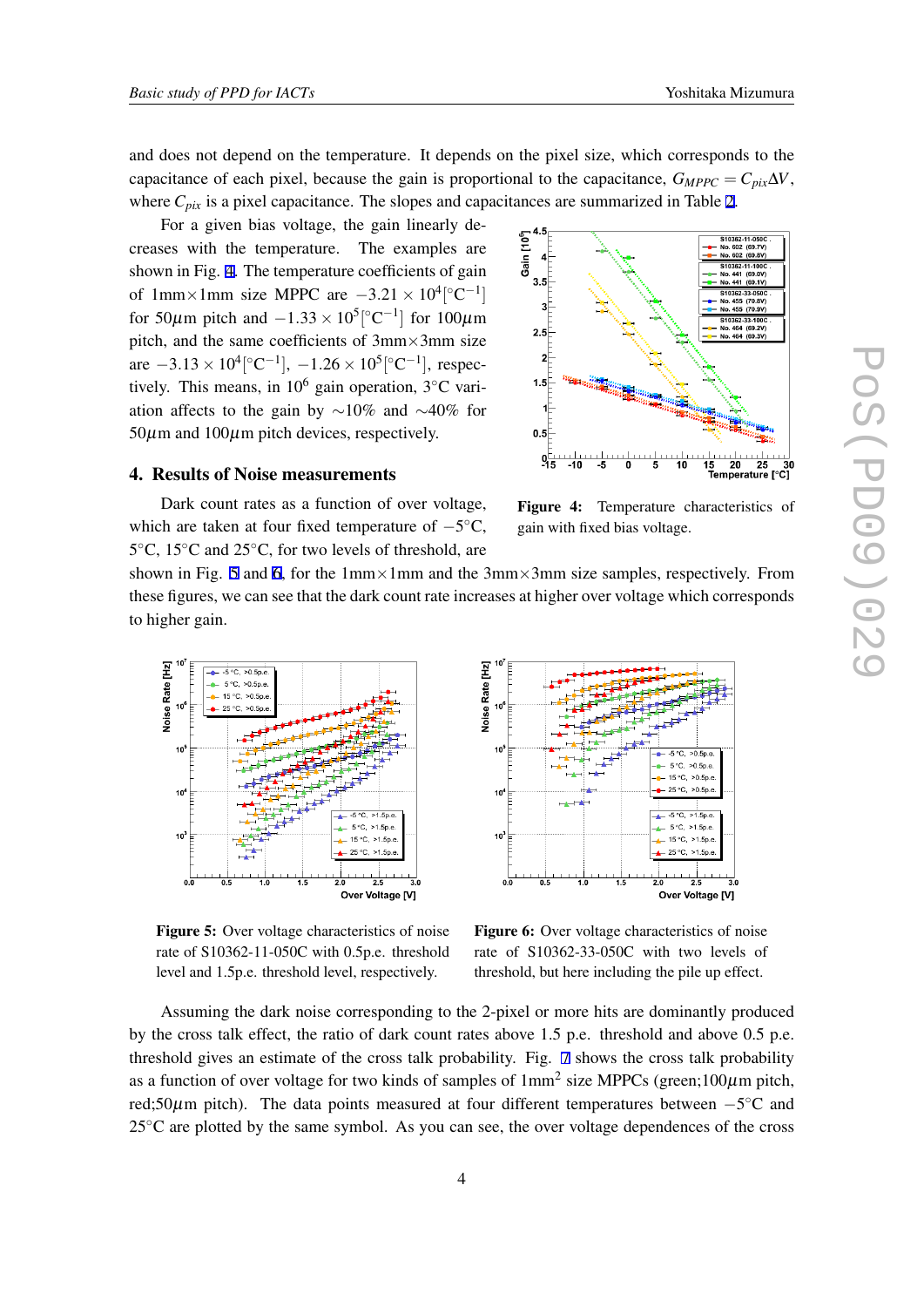<span id="page-4-0"></span>talk probability for the different temperature are identical, and the cross talk probability increases as the over voltage increases. At the fixed over voltage, the probability does not depend on the temperature. The over voltage characteristics of the cross talk probability is well fitted by the combination of the linear function and the exponential function.





Figure 7: Over voltage characteristics of cross talk of 1mm*×*1mm size MPPCs with -5*◦*C, 5*◦*C, 15*◦*C and 25*◦*C, which can be fitted by combination of linear and exponential.

Figure 8: Over voltage characteristics of cross talk + after pulse probability of 1mm*×*1mm size MP-PCs with -5*◦*C, 5*◦*C, 15*◦*C and 25*◦*C, and each device followed single line, respectively.

When low level light is illuminated on the MPPC, ADC counts distribution follows the Poisson distribution. Since the number of entry in the pedestal peak  $N_0$  is not affected by the cross talk or after pulse, then the Poisson mean value  $\lambda$  is expressed by  $N_0$  and the number of all entry N,  $\lambda = -\ln \frac{N_0}{N}$ . If there is no cross talk and no after pulse, the expected number of entry at 1p.e. peak  $N_{1, expected}$  is  $N_{1, expected} = N \lambda e^{-\lambda} = N_0 \ln \frac{N}{N_0}$ . If the contamination due to cross talk and after pulse is in the measured entry of 1p.e. peak *N*1*,measured*, the probability of cross talk and after pulse *P*<sub>*C*&*A*</sub> is estimated as  $P_{C\&A} = 1 - \frac{N_{1,expected}}{N_{1,measure}}$  $\frac{N_{1,expeated}}{N_{1,measured}}$ . Estimated results of *P<sub>C&A</sub>* of 1mm size MPPCs are shown in Fig. 8. The probability linearly increases with over voltage, and does not depend on the temperature, where the data measured at four different temperatures are plotted by the same symbol in this figure. So, at the fixed over voltage, the probability does not depend on the temperature as the cross talk probability does not.

## 5. Summary

We measured basic properties of PPDs that the voltage and temperature characteristics of gain, total noise rate, cross talk probability and cross talk + after pulse probability. We confirmed that the gain at fixed bias voltage strongly depends on the temperature. So we may have to use temperature compensation circuit for the future application. We found the cross talk probability as a function of over voltage is well fitted by the combination of the linear function and the exponential one. Also, we confirmed the characteristics of the gain of 3mm*×*3mm size MPPC is the same as those expected from 1mm*×*1mm size MPPC.